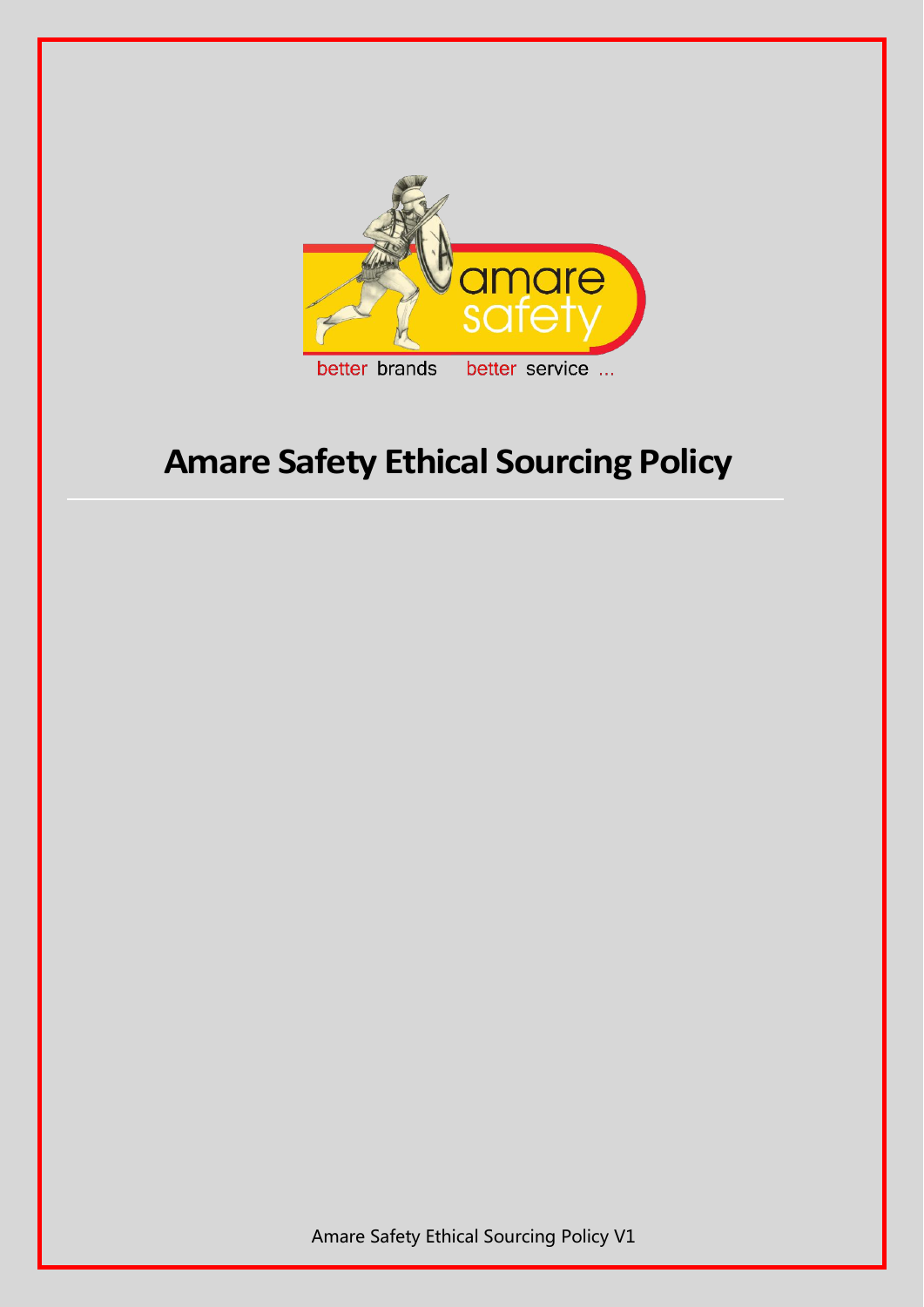#### 1. Introduction

Amare Safety is committed to the social, environmental and financial sustainability of the communities in which we live and operate. This policy aims to educate our suppliers about how we do business to ensure a mutually successful business partnership. This Policy details the minimum requirements that our suppliers must meet in order to conduct business withAmare Safety.

## 2. Policy

Amare Safety requires our suppliers and their supply chain to meet the requirements of this policy.

This Ethical Sourcing Policy is based on Amare Safety's commitment to

- a) **Sound Corporate Activities** We will always comply with local and international regulations, related laws and exercise sound and fair corporate practices. We will maintain constructive relationships with administrative bodies and will not engage in relationships with individuals or groups that threaten social order or safety
- b) **Respect for Human Beings –** Amare Safety will always respect diversity and individual human rights and at all times will provide a safe working environment in which all persons receive fair treatment without discrimination. We oppose forced and child labour and will not engage with any organisations that do not respect fundamental human rights, as well as workers' rights
- c) **Protection of the Environment -** Amare Safety will proactively engage in efforts to protect the natural environment from within our organisation and from within our supply chain.
- d) **Corporate Social Responsibility –** All corporate activities undertaken by Amare Safety shall take into account the cultures and practices of each country and region. We will pro-actively engage in activities that contribute to society as a good corporate citizen
- e) **Transparency –** Amare Safety will communicate extensively with customers, stakeholders, employees, and suppliers and disclose business information in a timely and fair manner.

## 3. Ethical Sourcing Code

#### *Legal Compliance*

Amare Safety requires that all suppliers are clearly aware and comply with the minimum legal requirements of the countries and regions in which they operate. It is the suppliers' responsibility to ensure that they keep abreast of changes to laws and regulations that may impact their status of compliance and that corrective actions are taken to bring them into a state of compliance.

In the event of a conflict between the standards outlined in this Ethical Sourcing Policy and the local law and regulations, the stricter requirement must be followed.

#### *Child labour*

- Suppliers shall not use child labour. Child labour is defined as work that deprives children of their childhood, the opportunity to attend school and fulfil their potential and that is harmful to their physical and mental development
- Suppliers will comply with the minimum employment age defined by National Law or by ILO convention 138 whichever is the higher
- Suppliers must be able to verify the age of all employees to ensure that no child labour is used.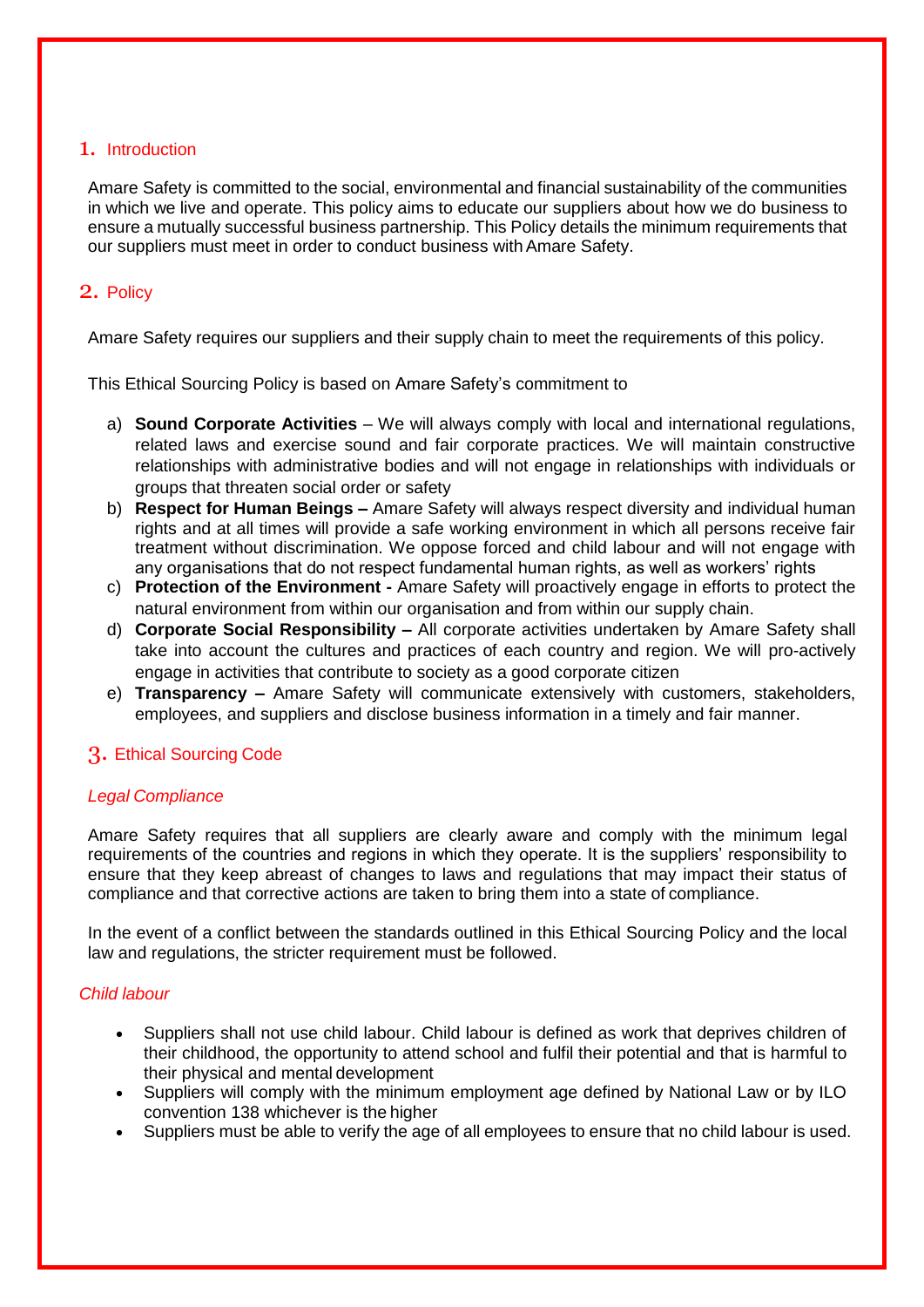#### *Forced/bonded Labour*

- Suppliers shall not use forced, bonded or prison labour
- Employment shall be freely chosen and workers shall be free to leave their employment after the mutually agreed notice period has been served
- Any disciplinary measures must be fully recorded.

## *Wages and benefits*

- Wages and benefits paid for a standard working week and any overtime hours worked must meet as a minimum national or industry standards, whichever is the higher;
- In countries where it is legal to pay a worker by piece rate instead of by the hour, the worker must receive a wage equal to or above the minimum wage
- Employee benefits under labour and social security law shall not be avoided through the use of labour-only contracting, sub-contracting, home-working arrangements, fixed term contracts or through apprenticeship schemes where there is no real intent to impart skills or provide regular employment
- All workers must be provided with written and easy to understand information about their employment conditions in respect to wages before they enter employment and about the particulars of their wages for the pay period concerned each and every time that they arepaid;
- Deductions from wages as a disciplinary measure are not permitted
- Wages shall be paid in a timely manner
- It is expected that records will be accurate, up to date and available at any time for audit purposes.

#### *Working hours*

- Working hours must comply with applicable local laws
- Overtime shall be voluntary, shall not exceed maximum hours as per local laws, shall not be demanded on a regular basis and must be compensated as per prescribed laws
- Workers must be provided with an adequate number of complete days off
- It is expected that all overtime hours are accurately recorded and available at any time for audit purposes.

## *Working Conditions and Workplace Safety*

- Workers shall be provided with a safe and hygienic working environment that does not expose them to health and safety risks that may cause injury or death. Safety encompasses fire, electrical, structural, mechanical and chemical hazards and consideration is given to the relevant product category, any specific hazards, regulations and /or bestpractices
- Supplier must ensure safe building, plant, or systems of work, including adequate, unlocked, accessible, and clearly marked emergency exits
- Workers shall receive regular health and safety training to perform their jobs in a safe manner and such training shall be repeated for re-assigned and newworkers
- Personal, protective equipment and machinery safeguards shall be supplied and workers trained in their use
- Conditions and amenities provided in all production facilities, toilets, meals areas and accommodation if applicable, must be safe and hygienic consistent with all applicable laws and regulations and/or industry best practices in order to avoid preventable work related accidents, injuries and illnesses, must not have restrictions on access.

## *No Discrimination*

 All conditions of employment must be based on an individual's ability to do the job, not on the basis of personal characteristics, such as age, race, colour, nationality, gender, religion, marital status, sexual orientation, maternity status, disability or political beliefs.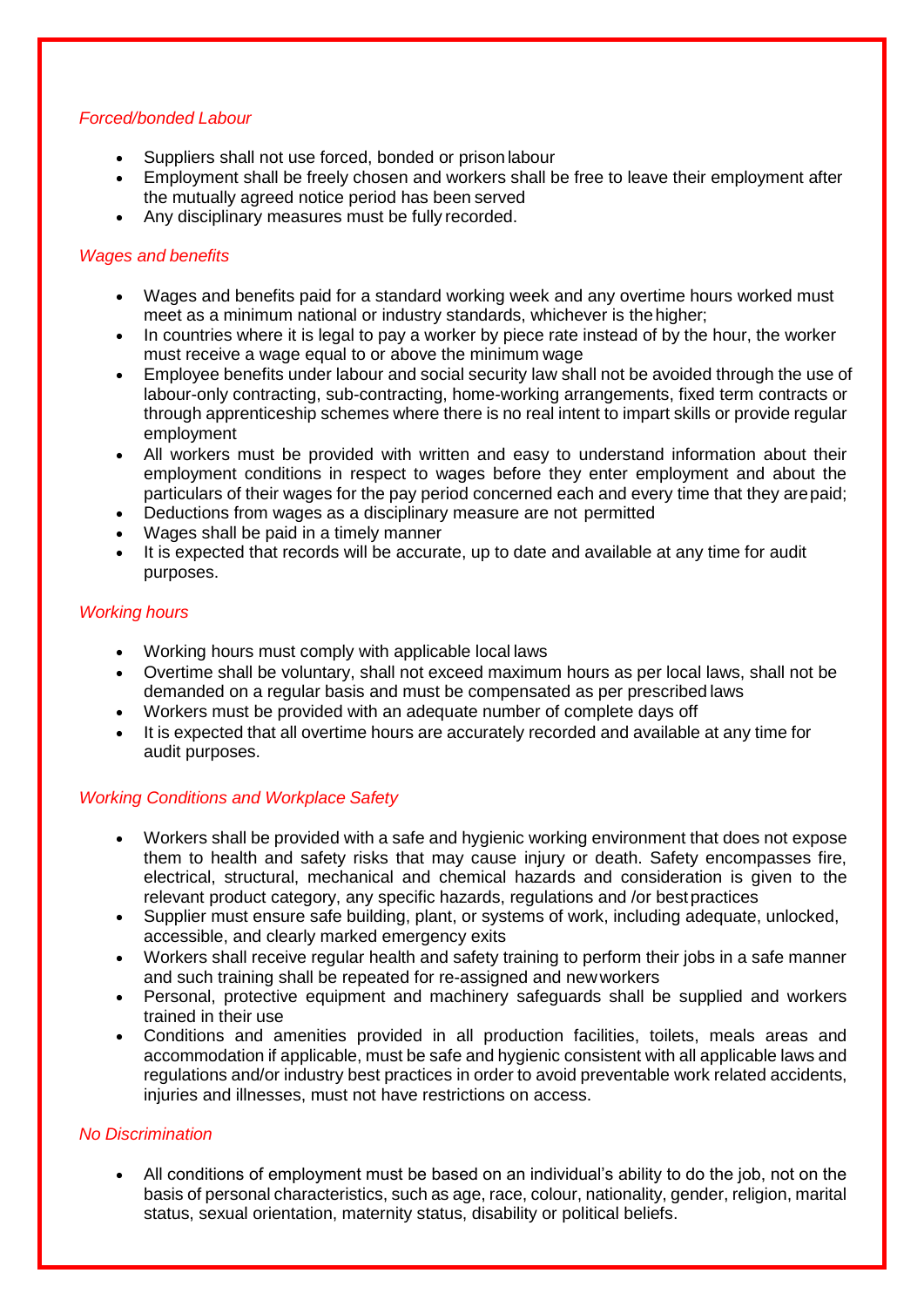Suppliers must ensure that they provide an environment where their employees can work without distress or interference caused by harassment, discrimination or any other inappropriate workplace behavior.

#### *No Harassment, Abuse and inhumane treatment*

 Workers shall be treated with dignity and respect. In particular, factories will provide a workplace free from harassment, which can take many forms, including physical, sexual, verbal or visual behaviour that creates an offensive, hostile, or intimidatingenvironment.

#### *Freedom of Association and the right to bargaining are respected*

- Suppliers acknowledge that workers have a right to freedom of association and to bargain collectively;
- Where the rights to freedom of association and collective bargaining are restricted under local laws, suppliers will not hinder the development of alternative means of independent and free association and bargaining
- Workers have a right to join or form trade unions of their choosing so long as such groups are legal in the country of operation
- Workers have the ability to approach management on issues of concern on their own or through worker representatives.

## 4. *Conducting Business Ethically*

#### *Anti-Bribery and Corruption*

- Suppliers and manufacturers must demonstrate a high degree of professionalism and have a close affinity with Amare Safety business ethics. In particular, honesty, fair dealing and the proper treatment of workers are required at all times
- Bribes, favors, gifts, benefits, facilitation payments, secret commission, or similar unlawful or improper payments, in cash or kind, are strictly prohibited whether given to obtain business or otherwise
- Suppliers should notify the appropriate contact at Amare Safety as soon as any form of conflict of interest becomes apparent.

#### *Sub-contracting*

- After a purchase order has been placed with a supplier, sub-contracting of the order to unauthorised factories is not permitted without prior approval from Amare Safety
- Suppliers must be transparent and advise the appropriate contact at Amare Safety of the need to utilise a sub contracted facility to complete orders. The nominated sub-contractor must comply with this policy in order to be approved to proceed with theorder.

## 5. *Environmental Impact*

Suppliers must comply with local and national environmental laws and regulations at a minimum;

- Suppliers shall maintain internal or certified management systems to plan, document, measure, monitor, regularly review and improve their environmental performance
- Suppliers shall identify and assess environmental hazards arising from their processes and activities and effectively manage the risk to ensure no impact on the health of the local environment and/or community.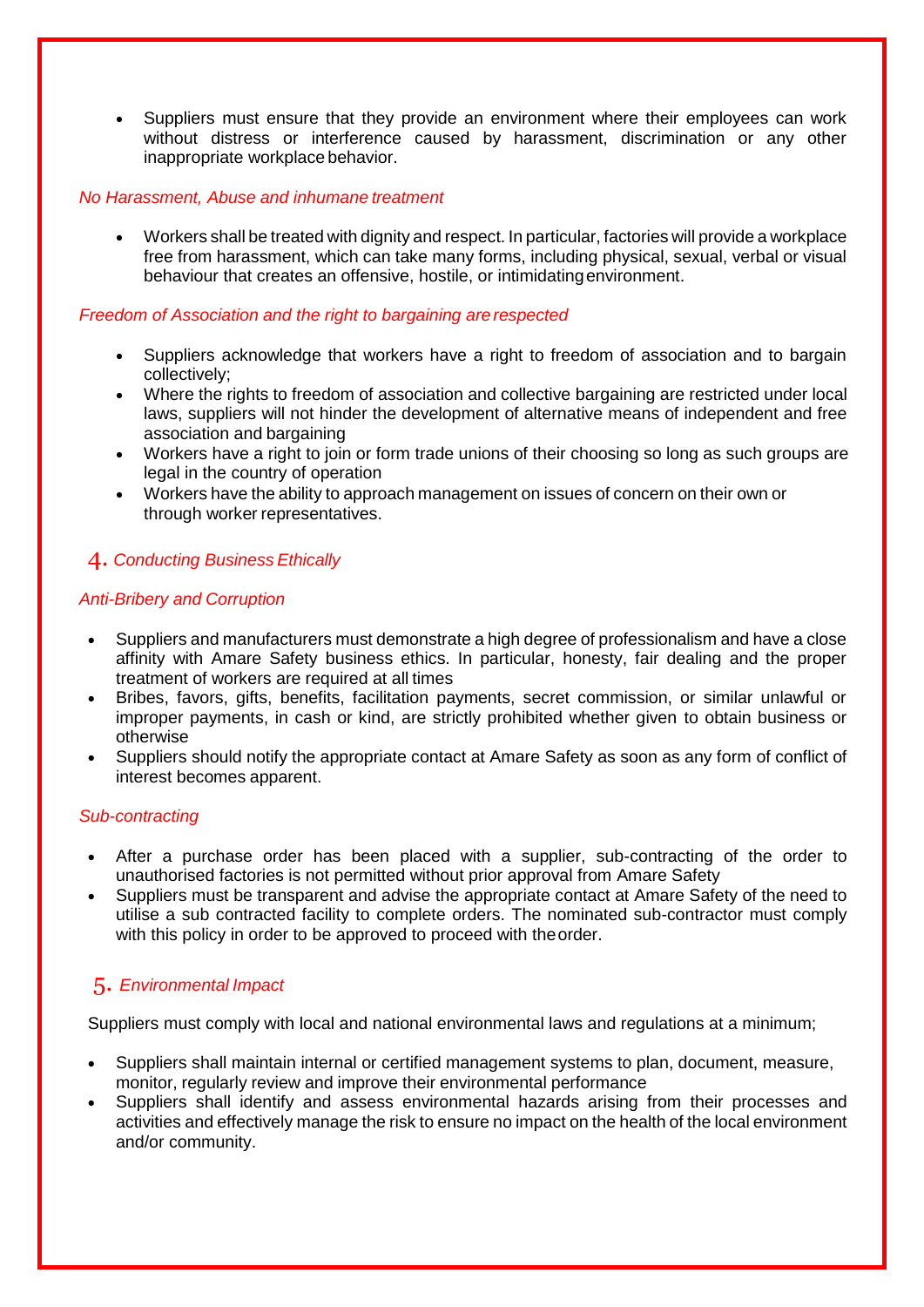#### 6. *Unacceptable Manufacturing Practices*

Amare Safety believes products must be developed, sourced and manufactured under acceptable conditions for all employees by suppliers who take responsibility for all elements of their supply chain.

#### *Restricted and Banned Substances*

There are many chemicals and finishes that may be used in manufacturing processes that are restricted or banned due to potentially harmful side effects to the end wearer of the products. These restricted and banned substances may also have an adverse effect on the workers handling them and the environment during the course of the manufacturing process.

Amare Safety requires suppliers to comply with European Union (EU) Registration, Evaluation, Authorisation and Restriction of Chemical Substances (REACH) regulations set for banned, restricted/substances of high/very high concern to protect our customers wearing our products and those making our products for us.

#### *Policy Breaches and Non-Conformances*

Amare Safety will not tolerate critical breaches of this Ethical Sourcing Policy, nor a supplier's unwillingness to take action and comply. This will result in Amare Safety immediately ceasing all future orders and payments, and deregistering the supplier.

Breaches of this policy are to be resolved within timelines agreed by Amare Safety through the implementation of corrective actions plans. A supplier will be required to develop and implement a corrective action for any identified breaches and non-conformances or for other reasons deemed relevant by Amare Safety. If corrective actions are not implemented and resolved within the agreed timelines, then the supplier will be deregistered.

Amare Safety reserves the right to deregister a supplier as a result of suspected non-conformances at Amare Safety discretion.